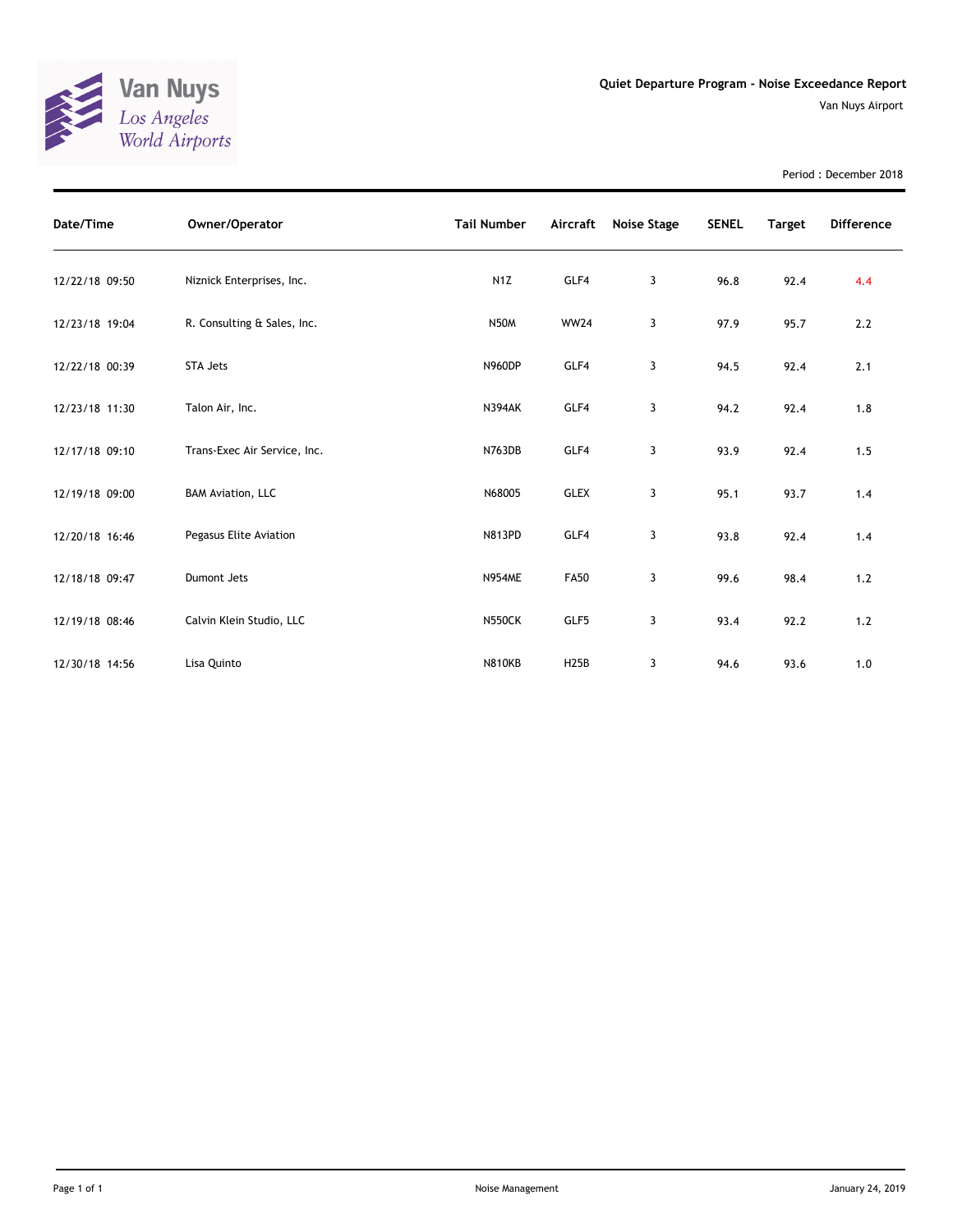

Period : December 2018

| Owner/Operator                       | <b>Departures Exceeding</b><br><b>Target Noise Level</b> | <b>Total Southbound</b><br><b>Jet Departures</b> |
|--------------------------------------|----------------------------------------------------------|--------------------------------------------------|
| <b>BAM Aviation, LLC</b>             | 1                                                        |                                                  |
| Calvin Klein Studio, LLC             | 1                                                        |                                                  |
| Lisa Quinto                          |                                                          |                                                  |
| Niznick Enterprises, Inc.            |                                                          |                                                  |
| R. Consulting & Sales, Inc.          |                                                          |                                                  |
| Trans-Exec Air Service, Inc.         |                                                          |                                                  |
| Talon Air, Inc.                      |                                                          | 7                                                |
| Dumont Jets                          |                                                          | 8                                                |
| <b>STA Jets</b>                      | 1                                                        | 8                                                |
| Pegasus Elite Aviation               | 1                                                        | 38                                               |
| Aero Jet Services, LLC               | $\mathbf 0$                                              | $\mathbf{1}$                                     |
| Aerolineas Ejecutivas                | 0                                                        |                                                  |
| Air Lease Corporation                | 0                                                        |                                                  |
| Air Rutter International             | 0                                                        |                                                  |
| <b>Andrew Bettis Aviation</b>        | 0                                                        |                                                  |
| Aviation Consultants, Inc.           | 0                                                        |                                                  |
| Aviation Leasing Group, Inc.         | 0                                                        |                                                  |
| Aviation Services, LLC               | 0                                                        |                                                  |
| AZ CHARTERS LLC                      | 0                                                        |                                                  |
| Bank of America, N.A.                | 0                                                        |                                                  |
| Basic Capital Management, Inc.       | 0                                                        |                                                  |
| <b>BBJP AVIATION LLC</b>             | 0                                                        |                                                  |
| Beverly Hills Exotic Collection, LLC | 0                                                        |                                                  |
| Bilton Aircraft Management, Inc.     | 0                                                        |                                                  |
| Blanco Air Services, LLC             | 0                                                        |                                                  |
| BT CONSULTING LLC                    | 0                                                        |                                                  |
| <b>CAG Leasing LLC</b>               | 0                                                        |                                                  |
| CAPITAL ASSET INVESTMENTS LLC        | 0                                                        |                                                  |
| CapRock Land Company, LLC            | 0                                                        |                                                  |
| Castine Airways, LLC                 | 0                                                        |                                                  |
| Central Management Services          | 0                                                        |                                                  |
| CH Management Services, LLC          | 0                                                        |                                                  |
| Channel Island Aviation, Inc.        | $\pmb{0}$                                                | $\mathbf{1}$                                     |
| Chasing Tails, LLC                   | 0                                                        | 1                                                |
| CitationAir                          | 0                                                        |                                                  |
| Cobalt Air Leasing, LLC              | 0                                                        |                                                  |
| Cortazzo, Inc.                       | 0                                                        |                                                  |
| Craig Air, LLC                       | 0                                                        |                                                  |
| CSMS Management, LLC                 | 0                                                        |                                                  |
| CTP Aviation, LLC                    | 0                                                        |                                                  |
| Cutter Aviation, Inc.                | 0                                                        | 1                                                |

The Van Nuys Airport Fly Friendly - Quiet Departure Program asks that operators of jet aircraft use manufacturer's or NBAA quiet departure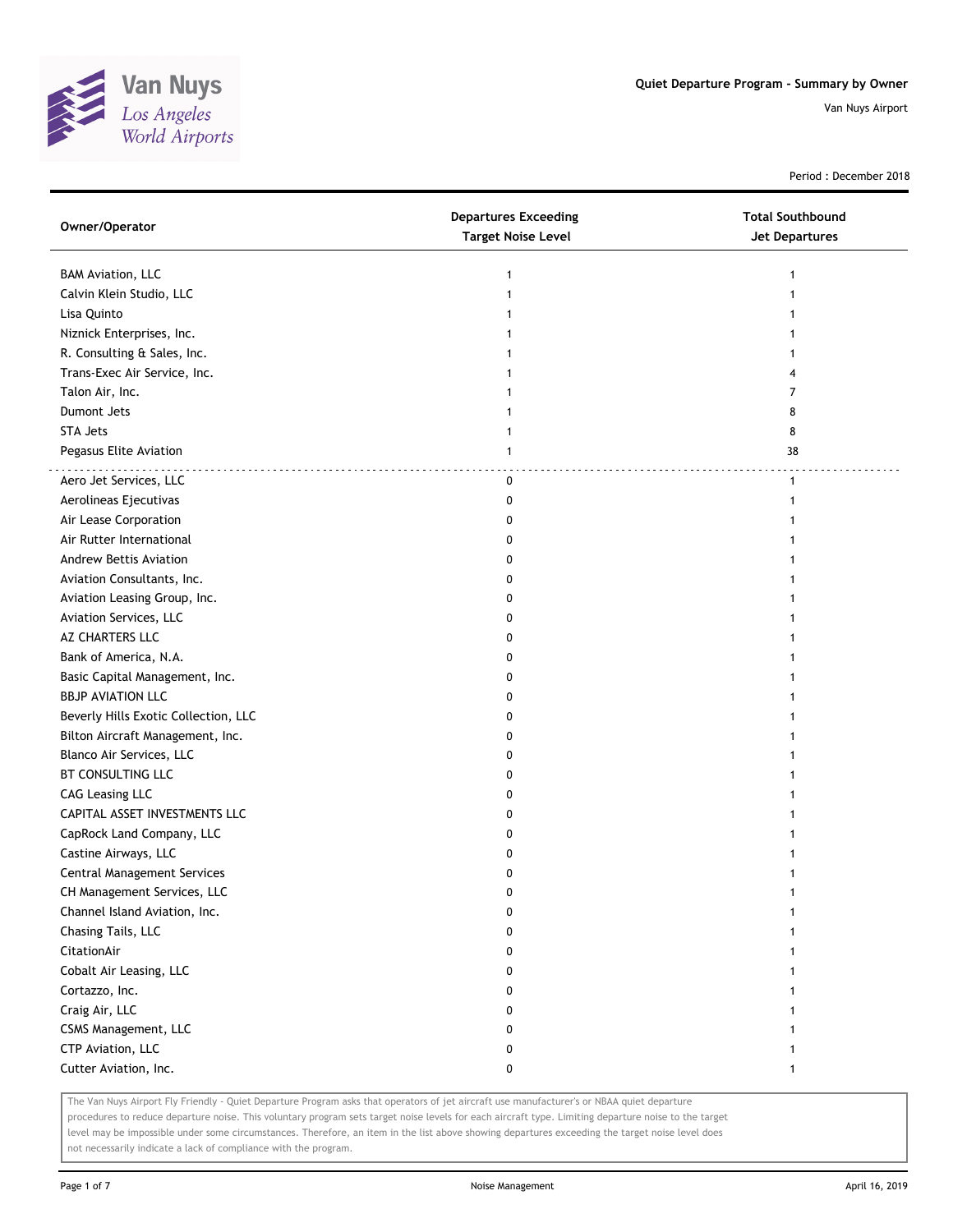

Period : December 2018

| Owner/Operator                     | <b>Departures Exceeding</b><br><b>Target Noise Level</b> | <b>Total Southbound</b><br><b>Jet Departures</b> |
|------------------------------------|----------------------------------------------------------|--------------------------------------------------|
| DAVIS LEE ENTERPRISES LLC          | 0                                                        | 1                                                |
| Delux Public Charter, LLC          | 0                                                        |                                                  |
| Disney Aviation Group              | 0                                                        |                                                  |
| DS ADVISORS INC                    | 0                                                        |                                                  |
| DUMONT AIRCRAFT SALES LLC          | 0                                                        |                                                  |
| East Holdings Limited              | 0                                                        |                                                  |
| Echo Leasing, LLC                  | 0                                                        |                                                  |
| Encore Flight School               | 0                                                        |                                                  |
| Executive Flight Services, Inc.    | 0                                                        |                                                  |
| Executive Fliteways, Inc.          | 0                                                        |                                                  |
| <b>ExpressJet Airlines</b>         | 0                                                        |                                                  |
| Falcon 900, LLC                    | 0                                                        |                                                  |
| FL World Solution Corp.            | 0                                                        |                                                  |
| FLIGHT 145 LLC                     | 0                                                        |                                                  |
| Flyteme Aviation, LLC              | 0                                                        |                                                  |
| FOXY AIR LLC                       | 0                                                        |                                                  |
| <b>GENERATION JETS LLC</b>         | 0                                                        |                                                  |
| <b>GEX 9026 LLC</b>                | 0                                                        |                                                  |
| Glenville Aviation, LLC            | 0                                                        |                                                  |
| Globaljet NA, LLC                  | 0                                                        |                                                  |
| GreenEagles, LLC                   | 0                                                        |                                                  |
| <b>Grossman Company Properties</b> | 0                                                        |                                                  |
| GULFSTREAM AEROSPACE CORP          | 0                                                        |                                                  |
| Guthy-Renker Aviation, LLC         | 0                                                        |                                                  |
| High Performance Aircraft, Inc.    | 0                                                        |                                                  |
| HJ Equipment, LLC                  | 0                                                        |                                                  |
| International Jet, LLC             | 0                                                        |                                                  |
| J & J Holdings Holman Road, LLC    | 0                                                        |                                                  |
| J.W. Childs Associates, LP         | 0                                                        |                                                  |
| Jet Ready                          | 0                                                        |                                                  |
| Jet Set Aircraft, Inc.             | 0                                                        |                                                  |
| JS JET V LLC                       | 0                                                        |                                                  |
| Kalitta Charters, LLC              | 0                                                        |                                                  |
| Kedec Services, LLC                | 0                                                        |                                                  |
| Key Lime Air                       | O                                                        |                                                  |
| Key Lime Air, Inc.                 | 0                                                        |                                                  |
| Kolob Canyons Air Services         | 0                                                        |                                                  |
| Langham Developments, LLC          | 0                                                        |                                                  |
| Las Vegas Jet, LLC                 | 0                                                        |                                                  |
| Las Vegas Sands Corp.              | 0                                                        |                                                  |
| Leonard Green & Partners, LLC      | 0                                                        | 1                                                |

The Van Nuys Airport Fly Friendly - Quiet Departure Program asks that operators of jet aircraft use manufacturer's or NBAA quiet departure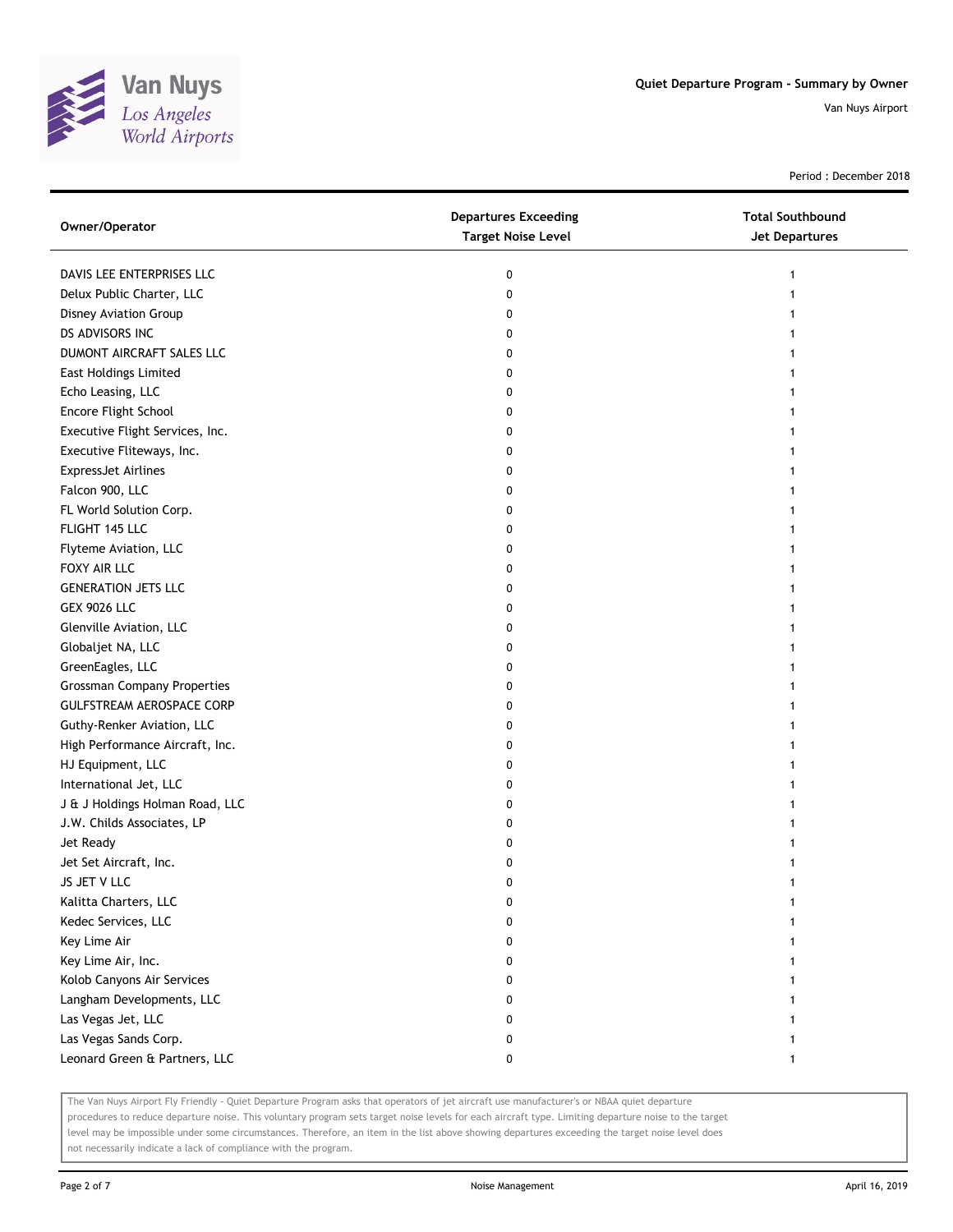

Period : December 2018

| Owner/Operator                     | <b>Departures Exceeding</b><br><b>Target Noise Level</b> | <b>Total Southbound</b><br>Jet Departures |
|------------------------------------|----------------------------------------------------------|-------------------------------------------|
| Leveled Wings, LLC                 | 0                                                        | 1                                         |
| Lewis Energy Group, LP             | 0                                                        |                                           |
| LFG Aviation 4 Inc                 | 0                                                        |                                           |
| LFG Aviation, Inc.                 | 0                                                        |                                           |
| Light Speed Aviation, LLC          | 0                                                        |                                           |
| Malibu Consulting, Ltd.            | 0                                                        |                                           |
| Maroon Creek Holdings, LLC         | 0                                                        |                                           |
| McBain Pup, LLC                    | 0                                                        |                                           |
| McLeod Properties Fontana, LLC     | 0                                                        |                                           |
| Metrojet (Hong Kong)               | 0                                                        |                                           |
| Michigan Appearances, LLC          | 0                                                        |                                           |
| MidAmerica Jet Inc                 | 0                                                        |                                           |
| Moser Aviation, LLC                | 0                                                        |                                           |
| Moss Lane Ventures, LLC            | 0                                                        |                                           |
| MUSTANG TWO LLC                    | 0                                                        |                                           |
| N811BP INC                         | 0                                                        | 1                                         |
| <b>N920 LLC</b>                    | 0                                                        |                                           |
| Najafi Aviation, LLC               | 0                                                        |                                           |
| NCP FREEDOM LLC                    | 0                                                        |                                           |
| NMH Aviation, Inc.                 | 0                                                        |                                           |
| <b>NV510 LLC</b>                   | 0                                                        |                                           |
| Oracle Navigation, LLC             | 0                                                        |                                           |
| Oriental Kenzo Plasa Co. Limited   | 0                                                        |                                           |
| Pacific Legacy, LLC                | 0                                                        |                                           |
| Paragon Airways                    | 0                                                        | 1                                         |
| PDKAA 250 HM Partners, LLC         | 0                                                        | 1                                         |
| Pentastar Aviation                 | 0                                                        |                                           |
| Pilgrim Air, LLC                   | 0                                                        |                                           |
| Pinnacle Aviation, Inc.            | 0                                                        |                                           |
| PMC Global, Inc.                   | 0                                                        |                                           |
| RAFAEL VINOLY ARCHITECTS PC        | 0                                                        |                                           |
| Roaring Springs Ranch, Inc.        | 0                                                        |                                           |
| Rockwell Forest Products, Inc      | 0                                                        |                                           |
| S.T. Lease-It, LLC                 | 0                                                        |                                           |
| SEVASTOPOL-AVIA Ltd                | 0                                                        |                                           |
| Silicon Valley Express, Inc.       | 0                                                        |                                           |
| SIZEWISE RENTALS LLC               | 0                                                        |                                           |
| Sky One Holdings, LLC DBA Privaira | 0                                                        |                                           |
| SLFJR Holdings, LLC                | 0                                                        |                                           |
| <b>SPX Corporation</b>             | 0                                                        |                                           |
| SyberCraft I, LLC                  | 0                                                        | 1                                         |

The Van Nuys Airport Fly Friendly - Quiet Departure Program asks that operators of jet aircraft use manufacturer's or NBAA quiet departure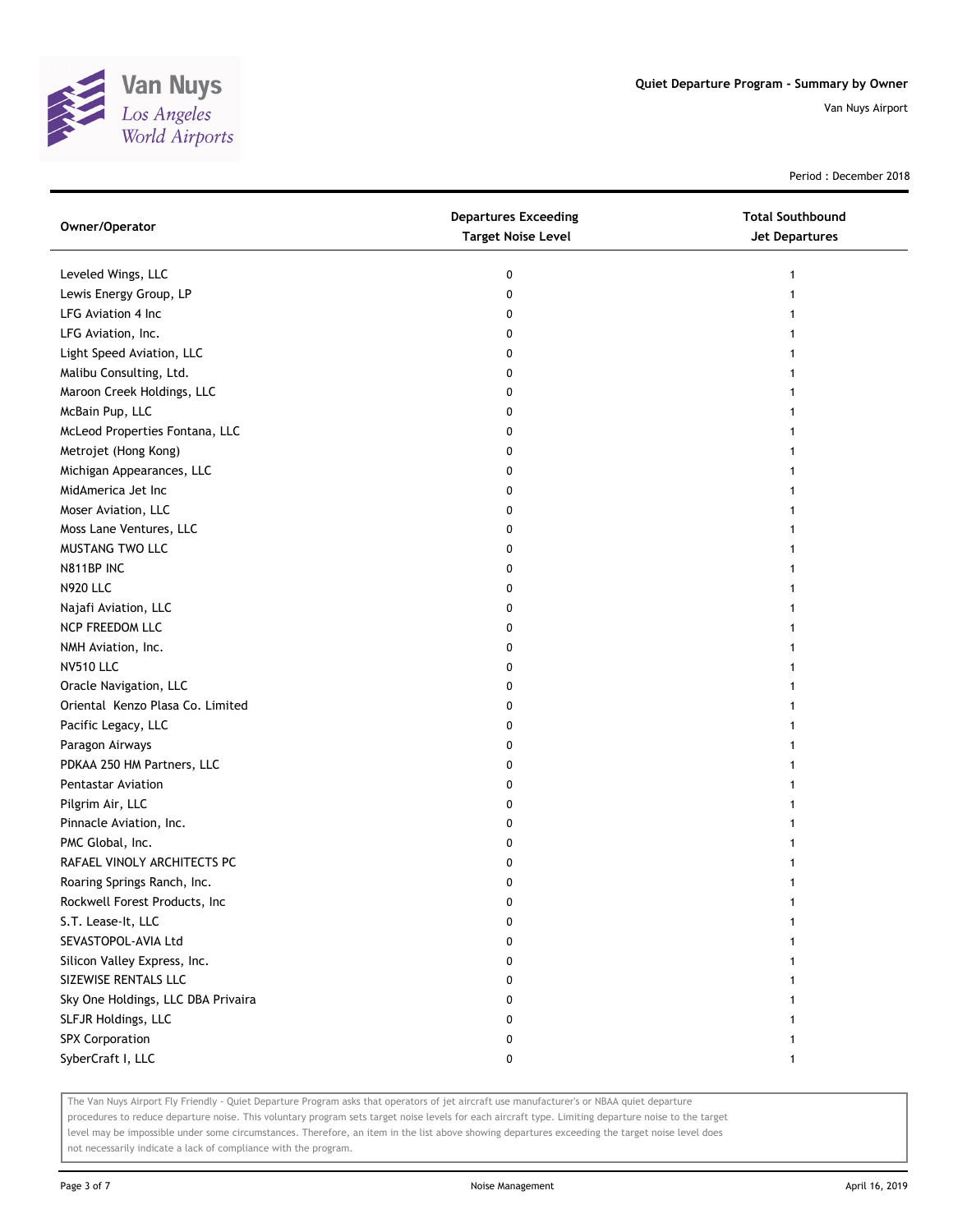

Period : December 2018

| Owner/Operator                  | <b>Departures Exceeding</b><br><b>Target Noise Level</b> | <b>Total Southbound</b><br><b>Jet Departures</b> |
|---------------------------------|----------------------------------------------------------|--------------------------------------------------|
| TANNJETS AEROSPACE II LLC       | 0                                                        |                                                  |
| Terra Dulce, LLC                | 0                                                        |                                                  |
| Tierra Dulce, LLC               | 0                                                        |                                                  |
| TKG AVIATION LLC                | 0                                                        |                                                  |
| TOP CAPITAL LLC                 | 0                                                        |                                                  |
| <b>United Airlines</b>          | 0                                                        |                                                  |
| United Medical Devices, LLC     | 0                                                        |                                                  |
| <b>UPS Airlines</b>             | 0                                                        |                                                  |
| Valor Aviation, LLC             | 0                                                        |                                                  |
| Viking Travel Services Limited  | 0                                                        |                                                  |
| Watch Hill Capital, LLC         | 0                                                        |                                                  |
| West Air (USA)                  | 0                                                        |                                                  |
| White Pint Two, LLC             | 0                                                        |                                                  |
| WILMINGTON TRUST CO TRUSTEE     | 0                                                        |                                                  |
| Wilshire Associates, Inc.       | 0                                                        |                                                  |
| Windsor Jet Management          | 0                                                        |                                                  |
| WWA - World Way Aviation        | 0                                                        |                                                  |
| Zachry Industrial, Inc          | 0                                                        |                                                  |
| 782 Partners, LLC               | 0                                                        | 2                                                |
| ACE AVIATION SERVICE LLC        | 0                                                        | 2                                                |
| AEROLITORAL S.A. de C.V.        | 0                                                        | 2                                                |
| Alpha Bravo Aviation, LLC       | 0                                                        | 2                                                |
| A-Ron Resources, LLC            | 0                                                        | 2                                                |
| Baker Aviation, LLC             | 0                                                        | 2                                                |
| Century Jets                    | 0                                                        | 2                                                |
| Contour Aviation                | 0                                                        | 2                                                |
| Corporate Air, LLC              | 0                                                        | 2                                                |
| Elite Air, Inc.                 | 0                                                        | 2                                                |
| Erin Air, Inc.                  | 0                                                        | 2                                                |
| Exclusive Jets, LLC             | 0                                                        | 2                                                |
| Fair Wind Air Charter           | 0                                                        | 2                                                |
| Falcon Aviation Ltd., Co.       | 0                                                        | 2                                                |
| FE 33, LLC                      | 0                                                        | 2                                                |
| Flying Cats Air, LLC            | 0                                                        | 2                                                |
| <b>GODFREY JOHN F</b>           | 0                                                        | $\overline{2}$                                   |
| Gulfstream Aerospace Corp       | 0                                                        | 2                                                |
| IMT HOLDINGS MANAGEMENT CO LLC  | 0                                                        | 2                                                |
| JETBLUE AIRWAYS Corp.           | 0                                                        | 2                                                |
| Jim Falk Lexus of Beverly Hills | 0                                                        | 2                                                |
| Jordgrant1521, LLC              | 0                                                        | 2                                                |
| Journey Aviation, LLC           | 0                                                        | $\mathbf{2}$                                     |

The Van Nuys Airport Fly Friendly - Quiet Departure Program asks that operators of jet aircraft use manufacturer's or NBAA quiet departure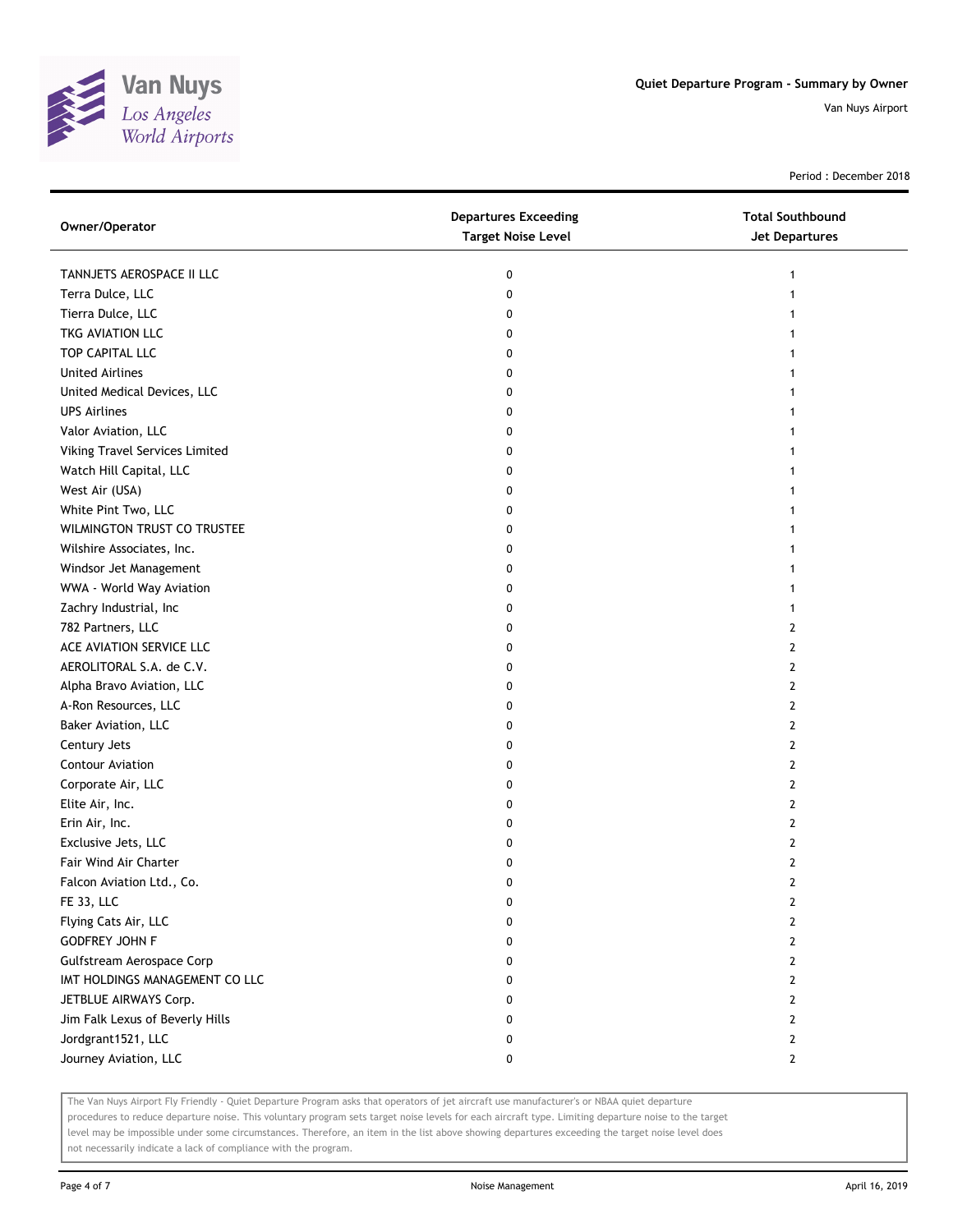

Period : December 2018

| Owner/Operator                           | <b>Departures Exceeding</b><br><b>Target Noise Level</b> | <b>Total Southbound</b><br>Jet Departures |
|------------------------------------------|----------------------------------------------------------|-------------------------------------------|
| Justice Air, Inc.                        | 0                                                        | $\mathbf{2}$                              |
| <b>MB Airways</b>                        | 0                                                        | $\mathbf{2}$                              |
| Meridian Air Charter                     | 0                                                        | 2                                         |
| Mike Post Productions, Inc.              | 0                                                        | 2                                         |
| N400XC Leasing, LLC                      | 0                                                        | 2                                         |
| NETJETS SALES INC                        | 0                                                        | $\overline{2}$                            |
| <b>ONEIDA II LLC</b>                     | 0                                                        | $\overline{2}$                            |
| Pacific Coast Jet, LLC                   | 0                                                        | 2                                         |
| Priester Aviation, LLC                   | 0                                                        | $\overline{2}$                            |
| Prime Jet, LLC                           | 0                                                        | $\overline{2}$                            |
| RAIR Air, LLC                            | 0                                                        | $\overline{2}$                            |
| Rancho Pacific Holdings, LLC             | 0                                                        | $\overline{2}$                            |
| Richport Air, LLC                        | 0                                                        | $\overline{2}$                            |
| S.K. Aviation, LLC                       | 0                                                        | $\overline{2}$                            |
| Scott, D. Gregory                        | 0                                                        | $\overline{2}$                            |
| SIEBEL JAMES A                           | 0                                                        | 2                                         |
| Starjet, Inc.                            | 0                                                        | 2                                         |
| Summit Aviation, Inc                     | 0                                                        | 2                                         |
| Superior Transportation Associates, Inc. | 0                                                        | $\overline{2}$                            |
| Trans-Pacific Air Charter, LLC           | 0                                                        | $\overline{2}$                            |
| <b>Tutor-Saliba Corporation</b>          | 0                                                        | $\overline{2}$                            |
| Vela Flight, LLC                         | 0                                                        | $\overline{2}$                            |
| VistaJet Limited                         | 0                                                        | 2                                         |
| West Coast Charters, LLC                 | 0                                                        | 2                                         |
| AIR WISCONSIN AIRLINES Corp.             | 0                                                        | 3                                         |
| ATI Jet, Inc.                            | 0                                                        | 3                                         |
| Business Jet Managers, Inc.              | 0                                                        | 3                                         |
| Canyon Partners, LLC                     | 0                                                        | 3                                         |
| CI Jets                                  | 0                                                        | 3                                         |
| Cinco Air Charter, LLC                   | 0                                                        | 3                                         |
| <b>Cirrus Aviation Services</b>          | 0                                                        | 3                                         |
| Compania Ejecutiva, SA de CV             | 0                                                        | 3                                         |
| Cove Aviation Partners, LLC              | 0                                                        | 3                                         |
| Franklin-Templeton Travel, Inc.          | 0                                                        | 3                                         |
| <b>GAMMA2 INC</b>                        | 0                                                        | 3                                         |
| Hollister Aviation, LLC                  | 0                                                        | 3                                         |
| Jet Linx Aviation, LLC                   | 0                                                        | 3                                         |
| MARINELLI PAUL T TRUSTEE                 | 0                                                        | 3                                         |
| MOLLER INVESTMENT GROUP INC              | 0                                                        | 3                                         |
| Mountain Aviation, Inc                   | 0                                                        | 3                                         |
| Oakmont Corporation                      | 0                                                        | 3                                         |

The Van Nuys Airport Fly Friendly - Quiet Departure Program asks that operators of jet aircraft use manufacturer's or NBAA quiet departure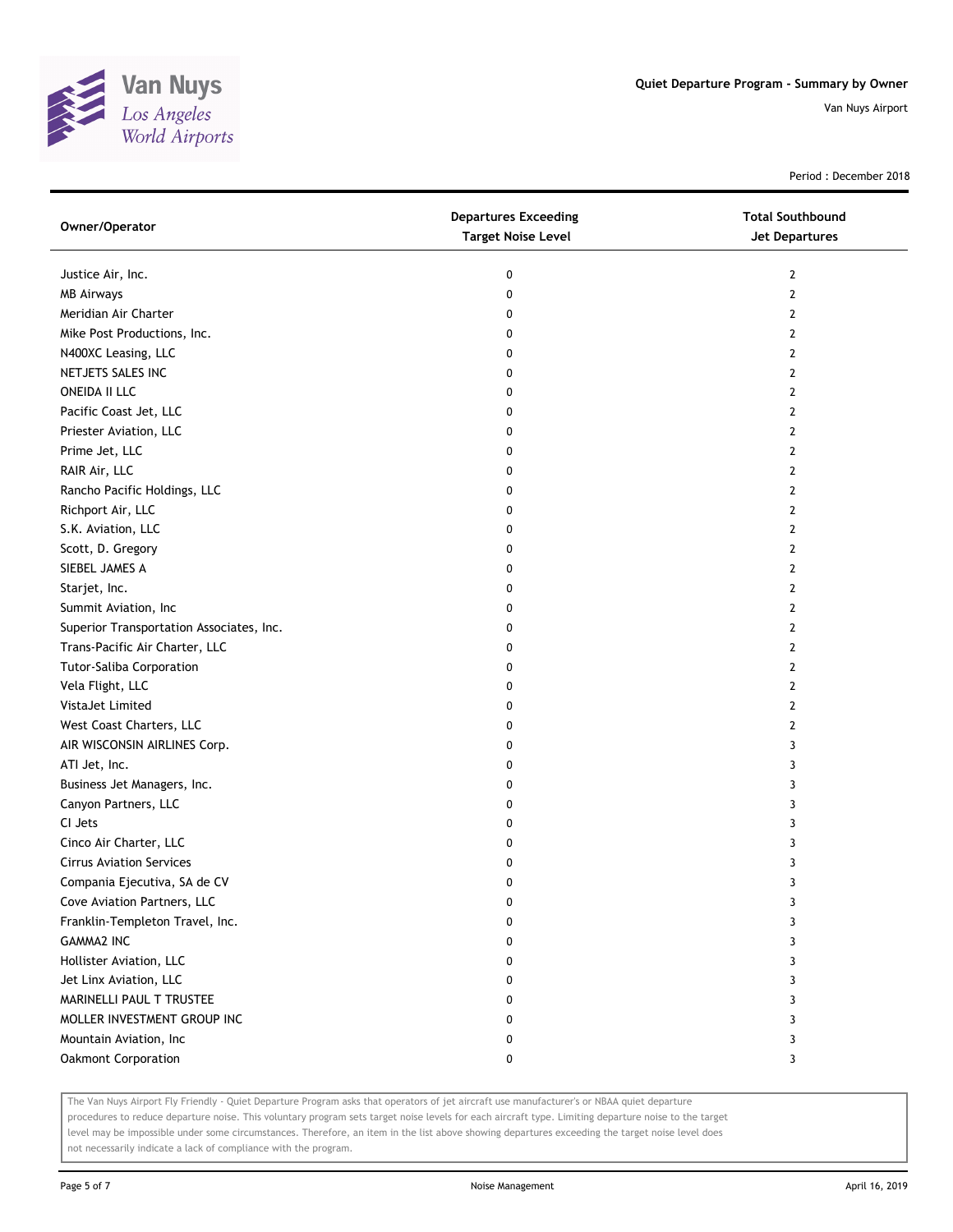

Period : December 2018

| Owner/Operator                     | <b>Departures Exceeding</b><br><b>Target Noise Level</b> | <b>Total Southbound</b><br><b>Jet Departures</b> |
|------------------------------------|----------------------------------------------------------|--------------------------------------------------|
| OVG Aviation, LLC                  | 0                                                        | 3                                                |
| TEXTRON AVIATION INC               | 0                                                        | 3                                                |
| TVPX ARS INC TRUSTEE               | 0                                                        | 3                                                |
| Flightworks                        | 0                                                        | 4                                                |
| Golden State Jet, LLC              | 0                                                        | 4                                                |
| Jet Aviation Flight Services, Inc. | 0                                                        | 4                                                |
| Williams Communities, LLC          | 0                                                        | 4                                                |
| Allen Lund Company, Inc.           | 0                                                        | 5                                                |
| Club Jet                           | 0                                                        | 5                                                |
| Executive Airlines, SL             | 0                                                        | 5                                                |
| <b>Flight Options</b>              | 0                                                        | 5                                                |
| Millbrook Air                      | 0                                                        | 5                                                |
| Paragon Transport Management, LLC  | 0                                                        | 5                                                |
| Regency Air, LLC                   | 0                                                        | 5                                                |
| Westman Development, LLC           | 0                                                        | 5                                                |
| Desert Jet, LLC                    | 0                                                        | 7                                                |
| Gama Aviation                      | 0                                                        | $\overline{7}$                                   |
| L & G Aviation, LLC                | 0                                                        | $\overline{7}$                                   |
| Presidential Aviation, Inc.        | 0                                                        | $\overline{7}$                                   |
| TVPX Aircraft Solutions, Inc.      | 0                                                        | $\overline{7}$                                   |
| <b>AVJET Corporation</b>           | 0                                                        | 8                                                |
| Jet Aviation Business Jets         | 0                                                        | 8                                                |
| Latitude 33 Aviation, LLC          | 0                                                        | 8                                                |
| Delta Private Jets                 | 0                                                        | 9                                                |
| Executive Jet Management, Inc.     | 0                                                        | 11                                               |
| Solairus Aviation                  | 0                                                        | 11                                               |
| FltPlan.com                        | 0                                                        | 13                                               |
| Worldwide Jet Charter, Inc.        | 0                                                        | 13                                               |
| Sun Air Jets, LLC                  | 0                                                        | 14                                               |
| XCEL Jet Management, Inc.          | 0                                                        | 14                                               |
| Wonderful Citrus Aviation          | 0                                                        | 15                                               |
| Dreamline Aviation, LLC            | 0                                                        | 21                                               |
| JetSuite                           | 0                                                        | 21                                               |
| Chrysler Aviation, Inc.            | 0                                                        | 22                                               |
| Jet Edge International             | 0                                                        | 28                                               |
| Silver Air                         | 0                                                        | 29                                               |
| XOJET, Inc.                        | 0                                                        | 29                                               |
| Clay Lacy Aviation                 | 0                                                        | 33                                               |
| Flexjet                            | 0                                                        | 48                                               |
| NetJets                            | 0                                                        | 171                                              |
| <b>UNKNOWN</b>                     | 0                                                        | 345                                              |

The Van Nuys Airport Fly Friendly - Quiet Departure Program asks that operators of jet aircraft use manufacturer's or NBAA quiet departure

procedures to reduce departure noise. This voluntary program sets target noise levels for each aircraft type. Limiting departure noise to the target

level may be impossible under some circumstances. Therefore, an item in the list above showing departures exceeding the target noise level does not necessarily indicate a lack of compliance with the program.